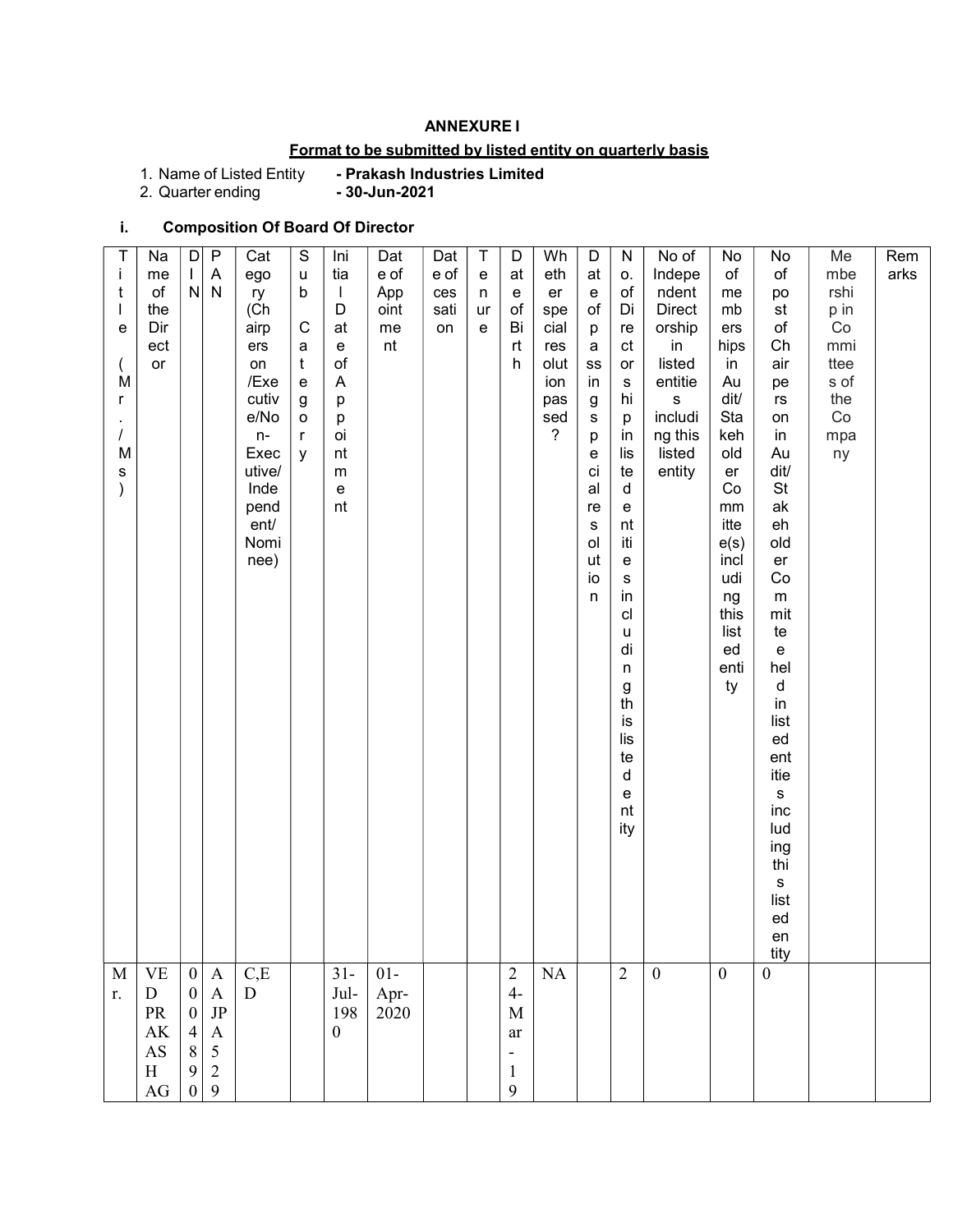|                   | ${\sf AR}$<br>W<br>${\rm AL}$                                                                                   | $\boldsymbol{7}$                                                                                                                  | $\sqrt{2}$<br>$\mathbf M$                                                                                                                                              |                            |                          |                                                       |                        |                                  | 5<br>6                                                                                                                                |           |                |                  |                |                  |                                 |  |
|-------------------|-----------------------------------------------------------------------------------------------------------------|-----------------------------------------------------------------------------------------------------------------------------------|------------------------------------------------------------------------------------------------------------------------------------------------------------------------|----------------------------|--------------------------|-------------------------------------------------------|------------------------|----------------------------------|---------------------------------------------------------------------------------------------------------------------------------------|-----------|----------------|------------------|----------------|------------------|---------------------------------|--|
| M<br>r.           | $\rm{VI}$<br>$\rm KR$<br>$\boldsymbol{\mathsf{A}}$<br>$\mathbf M$<br>$\rm{AG}$<br>${\sf AR}$<br>W<br>AL         | $\boldsymbol{0}$<br>$\boldsymbol{0}$<br>$\boldsymbol{0}$<br>5<br>$\overline{4}$<br>$\,1$<br>$\begin{array}{c} 2 \\ 5 \end{array}$ | $\mathbf{A}$<br>$\, {\bf B}$<br>$\mathbf U$<br>$\, {\bf P}$<br>$\boldsymbol{\rm{A}}$<br>$\sqrt{ }$<br>$\mathbf{9}$<br>$\overline{9}$<br>5<br>$\mathbf F$               | $\mathop{\rm ED}\nolimits$ | $\mathbf M$<br>${\rm D}$ | $28 -$<br>Ma<br>$y-$<br>200<br>5                      | $01-$<br>Apr-<br>2021  |                                  | $\boldsymbol{0}$<br>$4-$<br>${\bf D}$<br>$\rm ec$<br>-<br>$\mathbf{1}$<br>9<br>$\sqrt{ }$<br>$\,$ $\,$                                | NA        | $\overline{2}$ | $\boldsymbol{0}$ | $\overline{2}$ | $\boldsymbol{0}$ | <b>RMC</b>                      |  |
| $\mathbf M$<br>r. | KA<br>$\rm NH$<br>$\mathbf{A}$<br>$\mathbf{A}\mathbf{G}$<br>${\sf AR}$<br>W<br>${\rm AL}$                       | $\overline{0}$<br>6<br>$\,8\,$<br>8<br>5<br>$\frac{5}{2}$<br>9                                                                    | $\overline{A}$<br>$\mathcal{O}$<br>$\mathbf T$<br>$\, {\bf P}$<br>$\boldsymbol{\rm{A}}$<br>$\mathfrak{Z}$<br>$\overline{9}$<br>$\sqrt{2}$<br>6<br>$\overline{N}$       | ED                         | $\mathbf M$<br>${\rm D}$ | $28 -$<br>Ma<br>$y-$<br>201<br>$\overline{4}$         | $01 -$<br>Apr-<br>2019 |                                  | $\sqrt{2}$<br>$2-$<br>$\mathcal O$<br>$\mathsf{ct}$<br>$\qquad \qquad \blacksquare$<br>$\mathbf{1}$<br>9<br>9<br>$\mathbf{1}$         | NA        | $\overline{2}$ | $\boldsymbol{0}$ | $\overline{1}$ | $\boldsymbol{0}$ | SC                              |  |
| $\mathbf M$<br>r. | PA<br>$\rm NC$<br>HA<br>$\mathbf M$<br>LA<br>$\mathbf{L}$<br>GU<br>PT<br>$\boldsymbol{\mathsf{A}}$              | $\boldsymbol{0}$<br>$\boldsymbol{0}$<br>$\boldsymbol{0}$<br>$\overline{4}$<br>$\,8\,$<br>$\,$ $\,$<br>6<br>8                      | $\mathbf{A}$<br>$\mathsf{C}$<br>$\boldsymbol{\mathrm{H}}$<br>${\bf P}$<br>${\bf G}$<br>$\boldsymbol{7}$<br>$\boldsymbol{7}$<br>$\sqrt{2}$<br>$\mathbf{1}$<br>${\bf P}$ | $\mathop{\rm ED}\nolimits$ |                          | $07 -$<br>No<br>$\mathbf{V}$ –<br>201<br>$\mathbf{1}$ | $01 -$<br>Apr-<br>2021 |                                  | $\boldsymbol{0}$<br>$5-$<br>$\boldsymbol{\mathsf{A}}$<br>pr<br>$\qquad \qquad \blacksquare$<br>$\mathbf{1}$<br>9<br>5<br>$\mathbf{1}$ | <b>NA</b> | $\mathbf{1}$   | $\boldsymbol{0}$ | $\overline{2}$ | $\boldsymbol{0}$ | AC,SC<br>,RC                    |  |
| $\mathbf M$<br>r. | YO<br>${\rm GI}$<br>ND<br>$\rm ER$<br>$\rm NA$<br>TH<br>$\operatorname{CH}$<br>${\rm U}{\rm G}$<br>$\, {\rm H}$ | $\boldsymbol{0}$<br>$\sqrt{2}$<br>$\begin{array}{c} 2 \\ 2 \\ 5 \end{array}$<br>$\mathbf{9}$<br>6<br>$\mathbf{1}$                 | $\boldsymbol{\mathsf{A}}$<br>$\, {\bf B}$<br>L<br>$\, {\bf P}$<br>$\mathsf C$<br>$\sqrt{5}$<br>$\sqrt{6}$<br>$\boldsymbol{7}$<br>$\mathbf{1}$<br>${\bf R}$             | ID                         |                          | $14-$<br>$\rm No$<br>$V -$<br>201<br>$\overline{3}$   | $01 -$<br>Apr-<br>2019 | $\boldsymbol{9}$<br>$\,1\,$      | $\mathbf{1}$<br>$7-$<br>M<br>ar<br>$\qquad \qquad \blacksquare$<br>$\mathbf{1}$<br>$\boldsymbol{9}$<br>5<br>$\boldsymbol{0}$          | NA        | $\mathbf{1}$   | $\mathbf{1}$     | $\mathbf{1}$   | $\mathbf{1}$     | AC, N<br>RC                     |  |
| $\mathbf M$<br>r. | $\mathbf M$<br>$\bf{A}$<br>MR<br>$\mathbf{A}\mathbf{J}$<br>$\rm{AG}$<br>${\sf AR}$<br>W                         | $\boldsymbol{0}$<br>$\boldsymbol{0}$<br>$\mathbf{1}$<br>$\,8\,$<br>$\boldsymbol{0}$<br>6<br>$\boldsymbol{7}$                      | $\boldsymbol{\mathsf{A}}$<br>$\mathbf{A}$<br>$\mathbf F$<br>$\, {\bf P}$<br>$\mathbf{A}$<br>$\mathbf{1}$<br>$\boldsymbol{0}$                                           | $\rm ID$                   |                          | $14-$<br>No<br>$V -$<br>201<br>$\overline{3}$         | $01-$<br>Apr-<br>2019  | $\boldsymbol{9}$<br>$\mathbf{1}$ | $\boldsymbol{0}$<br>$7-$<br>Ja<br>$n-$<br>$\mathbf{1}$<br>$\boldsymbol{9}$<br>5                                                       | NA        | $\mathbf{1}$   | $\mathbf{1}$     | $\mathbf{1}$   | $\overline{0}$   | AC,N<br>$\mathbb{R}\mathcal{C}$ |  |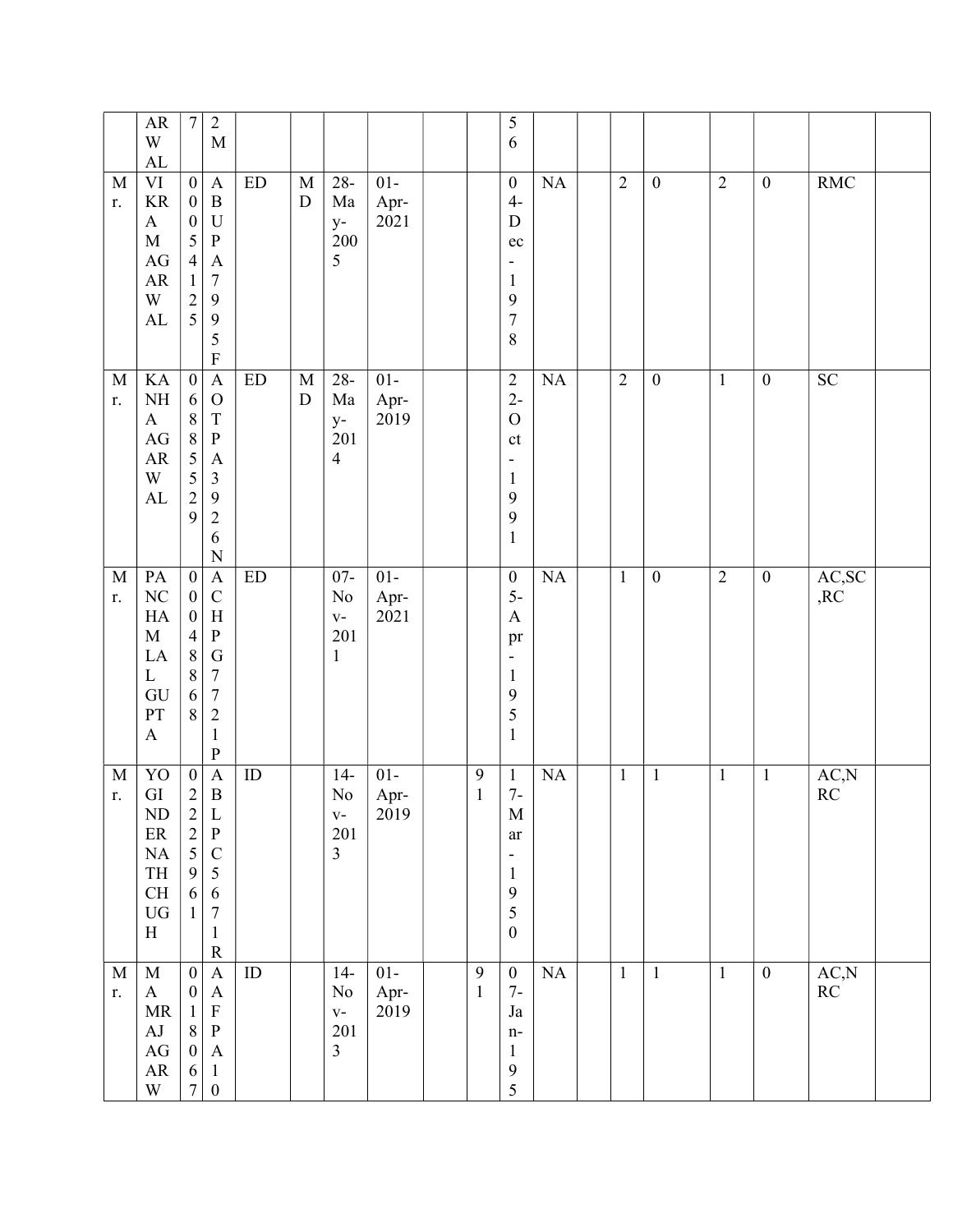|                                                               | $\mathbf{AL}$                                                                                                           | $\mathbf{1}$                                                                                                                                 | $\boldsymbol{0}$<br>$\overline{4}$<br>$\mathbf{P}$                                                                                                           |                 |                                                                          |                        |                                  | 8                                                                                                                    |    |                |                |                  |                  |                      |  |
|---------------------------------------------------------------|-------------------------------------------------------------------------------------------------------------------------|----------------------------------------------------------------------------------------------------------------------------------------------|--------------------------------------------------------------------------------------------------------------------------------------------------------------|-----------------|--------------------------------------------------------------------------|------------------------|----------------------------------|----------------------------------------------------------------------------------------------------------------------|----|----------------|----------------|------------------|------------------|----------------------|--|
| $\mathbf M$<br>$\mathbf{r}\mathbf{s}$<br>$\ddot{\phantom{0}}$ | PU<br>RN<br>$\rm IM$<br>$\mathbf{A}$<br>GU<br>PT<br>$\boldsymbol{\mathrm{A}}$                                           | $\boldsymbol{0}$<br>6<br>$\, 8$<br>$\overline{8}$<br>$\overline{5}$<br>$\overline{7}$<br>$\overline{\mathbf{3}}$<br>8                        | $\mathbf A$<br>${\bf G}$<br>$\mathbf Y$<br>${\bf P}$<br>${\bf G}$<br>$\mathfrak{S}$<br>$\overline{4}$<br>$\overline{7}$<br>$\overline{2}$<br>$\overline{C}$  | $\rm ID$        | $28 -$<br>Ma<br>$y-$<br>201<br>$\overline{4}$                            | $01-$<br>Apr-<br>2019  | $8\,$<br>5                       | $\mathbf{1}$<br>$9-$<br>$\overline{O}$<br>ct<br>$\overline{\phantom{0}}$<br>$\mathbf{1}$<br>9<br>8<br>$\overline{3}$ | NA | $\mathbf{1}$   | $\mathbf{1}$   | $\overline{2}$   | $\mathbf{1}$     | AC,SC<br>,NRC        |  |
| $\mathbf M$<br>r.                                             | $\operatorname{SA}$<br><b>TIS</b><br>H<br>CH<br>${\rm AN}$<br>$\rm DE$<br>$\mathbf R$<br>GO<br>${\rm SA}$<br>${\rm IN}$ | $\boldsymbol{0}$<br>$8\phantom{.}$<br>$\overline{2}$<br>$\boldsymbol{0}$<br>$\overline{2}$<br>$\mathbf{1}$<br>$\overline{3}$<br>$\mathbf{0}$ | $\mathbf A$<br>$\mathbf{A}$<br>$\, {\rm H}$<br>$\, {\bf P}$<br>${\bf G}$<br>9<br>$\,8\,$<br>$\overline{2}$<br>$\overline{4}$<br>$\, {\bf B}$                 | $\overline{ID}$ | $13-$<br>Au<br>$g-$<br>201<br>$8\,$                                      | $13-$<br>Aug-<br>2018  | $\overline{3}$<br>$\overline{4}$ | $\mathbf{1}$<br>$7-$<br>Ju<br>$\mathbf{1}$<br>$\mathbf{1}$<br>9<br>5<br>$\mathbf{1}$                                 | NA | $\overline{2}$ | $\overline{2}$ | $\mathbf{1}$     | $\boldsymbol{0}$ | AC, R<br>$\mathbf C$ |  |
| M<br>r.                                                       | SU<br>$\mathbf{N}\mathbf{I}$<br>$\mathbf L$<br>$\rm KU$<br>$\mathbf M$<br>${\sf AR}$                                    | $\boldsymbol{0}$<br>$\,8\,$<br>$\boldsymbol{0}$<br>$\overline{4}$<br>$\overline{7}$<br>$\overline{4}$<br>$\,$ 8 $\,$<br>$\overline{2}$       | $\mathbf{A}$<br>$\, {\bf P}$<br>${\bf E}$<br>$\overline{\mathbf{P}}$<br>$\rm K$<br>$\overline{4}$<br>$\overline{4}$<br>9<br>$\overline{2}$<br>$\overline{B}$ | ID              | $04 -$<br>Feb<br>$\overline{\phantom{a}}$<br>$202\,$<br>$\boldsymbol{0}$ | $04 -$<br>Feb-<br>2020 | $\mathbf{1}$<br>6                | $\mathbf{1}$<br>$6-$<br>$\mathbf{A}$<br>u<br>$g-$<br>$\mathbf{1}$<br>9<br>$\overline{7}$<br>$\overline{3}$           | NA | $\mathbf{1}$   | $\mathbf{1}$   | $\boldsymbol{0}$ | $\boldsymbol{0}$ |                      |  |

| Company Remarks             |     |
|-----------------------------|-----|
| Whether Regular chairperson | Yes |
| appointed                   |     |
| Whether Chairperson is      | Yes |
| related to MD or CEO        |     |

# ii. Composition of Committees

### a. Audit Committee

| Sr.<br>No. | Name of the Director          | Category | Chairperson/Membership | Appointment<br>Date | <b>Cessation Date</b> |
|------------|-------------------------------|----------|------------------------|---------------------|-----------------------|
|            | YOGINDER NATH<br><b>CHUGH</b> | ID       | Chairperson            | 14-Nov-2013         |                       |
|            | <b>MAMRAJ AGARWAL</b>         | ID       | Member                 | $14-Nov-2013$       |                       |
|            | PURNIMA GUPTA                 | ID       | Member                 | 28-May-2014         |                       |
|            | PANCHAM LAL GUPTA             | ED       | Member                 | $17-Oct-2017$       |                       |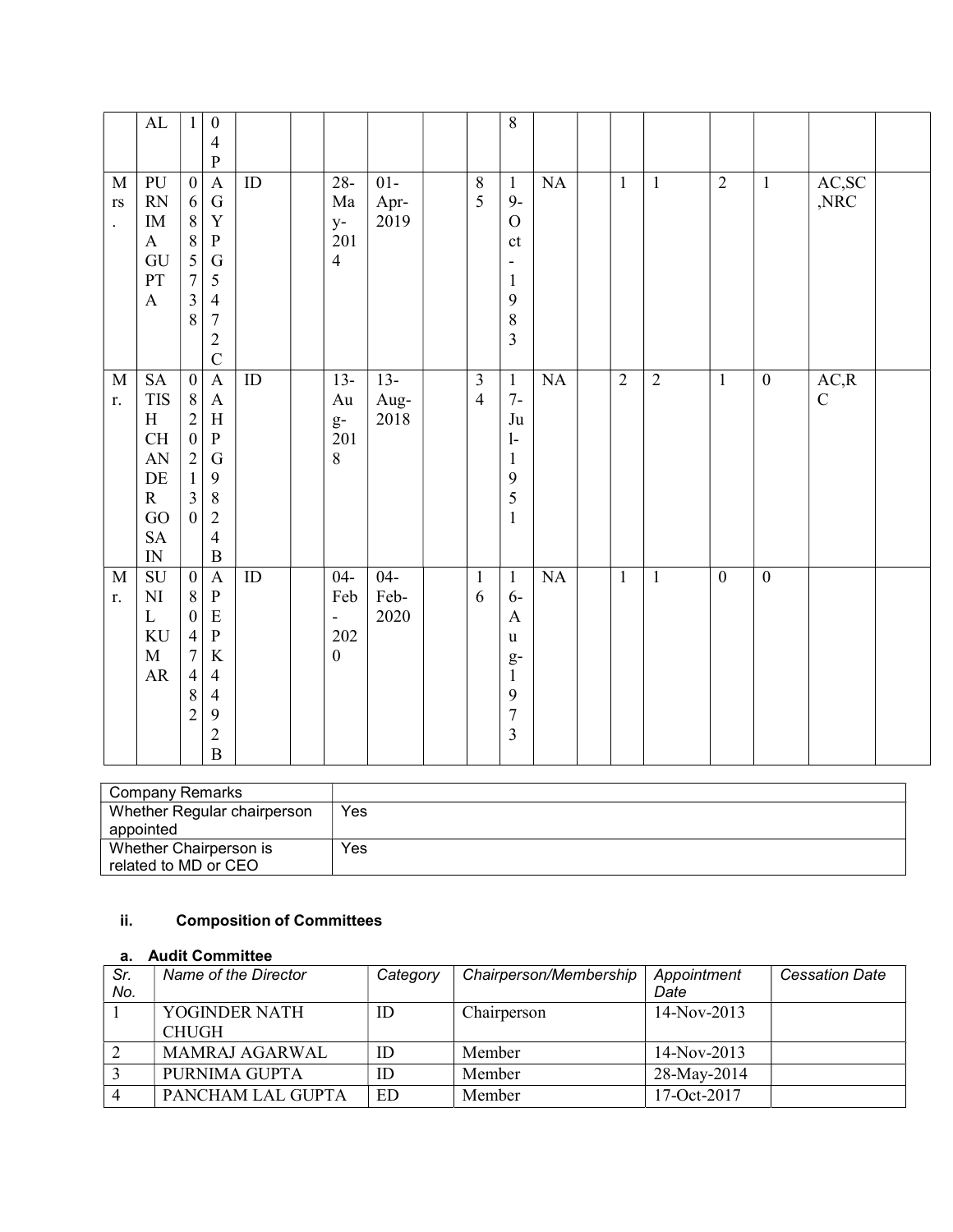| <b>~</b> | $\sim$ $\sim$ $\sim$ $\sim$<br><b>AIDEP</b><br>$\sim$<br><b>NDER</b><br>$\mathcal{P}$ | <b>TIME</b><br>ΙD | Member | 0.010<br>$P^c$<br>$2 - 201$<br>$-$ |  |
|----------|---------------------------------------------------------------------------------------|-------------------|--------|------------------------------------|--|
|          | 1 I N<br>τÙ                                                                           |                   |        |                                    |  |
|          |                                                                                       |                   |        |                                    |  |

| Company<br>Remarks       |     |
|--------------------------|-----|
| <b>Whether Permanent</b> | Yes |
| chairperson appointed    |     |

#### b. Stakeholders Relationship Committee

| Sr. | Name of the Director | Category | Chairperson/Membership | Appointment     | <b>Cessation Date</b> |
|-----|----------------------|----------|------------------------|-----------------|-----------------------|
| No. |                      |          |                        | Date            |                       |
|     | PURNIMA GUPTA        | ΙD       | Chairperson            | $17-Oct-2017$   |                       |
|     | PANCHAM LAL          | ED       | Member                 | 17-Oct- $2017$  |                       |
|     | <b>GUPTA</b>         |          |                        |                 |                       |
|     | KANHA AGARWAL        | ED       | Member                 | $31 - Aug-2020$ |                       |

| Remarks<br>∵ompanyٽ      |     |
|--------------------------|-----|
| <b>Whether Permanent</b> | Yes |
| chairperson appointed    |     |

#### c. Risk Management Committee

| Sr. | Name of the Director  | Category | Chairperson/Membership | Appointment    | <b>Cessation Date</b> |
|-----|-----------------------|----------|------------------------|----------------|-----------------------|
| No. |                       |          |                        | Date           |                       |
|     | VIKRAM AGARWAL        | ED       | Chairperson            | $14-Nov-2014$  |                       |
|     | PANCHAM LAL GUPTA     | ED       | Member                 | $14-Nov-2014$  |                       |
|     | <b>SATISH CHANDER</b> | ID       | Member                 | $16$ -Jun-2021 |                       |
|     | GOSAIN                |          |                        |                |                       |

| ' ompany:<br>Remarks  |     |
|-----------------------|-----|
| Whether<br>Permanent  | Yes |
| chairperson appointed |     |

#### d. Nomination and Remuneration Committee

| Sr. | Name of the Director          | Category | Chairperson/Membership | Appointment    | <b>Cessation Date</b> |
|-----|-------------------------------|----------|------------------------|----------------|-----------------------|
| No. |                               |          |                        | Date           |                       |
|     | YOGINDER NATH<br><b>CHUGH</b> | ID       | Chairperson            | $14-Nov-2013$  |                       |
|     | MAMRAJ AGARWAL                | ID       | Member                 | 17-Oct-2017    |                       |
|     | PURNIMA GUPTA                 | ID       | Member                 | $10$ -Jul-2018 |                       |

| ' ompanyد<br>Remarks   |     |
|------------------------|-----|
| Whether i<br>Permanent | Yes |
| chairperson appointed  |     |

## iii. Meeting of Board of Directors

| Date(s) of Meeting<br>(if any) in the<br>previous quarter | Date(s) of Meeting<br>(if any) in the<br>relevant quarter | Whether<br>requirement of<br><b>Quorum met</b> | Number of<br><b>Directors present</b> | <b>Number of Independent</b><br><b>Directors present</b> |
|-----------------------------------------------------------|-----------------------------------------------------------|------------------------------------------------|---------------------------------------|----------------------------------------------------------|
| 08-Feb-2021                                               | 31-May-2021                                               | Yes                                            |                                       |                                                          |
|                                                           | $30 - Jun - 2021$                                         | Yes                                            |                                       |                                                          |
|                                                           |                                                           |                                                |                                       |                                                          |
| Company Remarks                                           |                                                           |                                                |                                       |                                                          |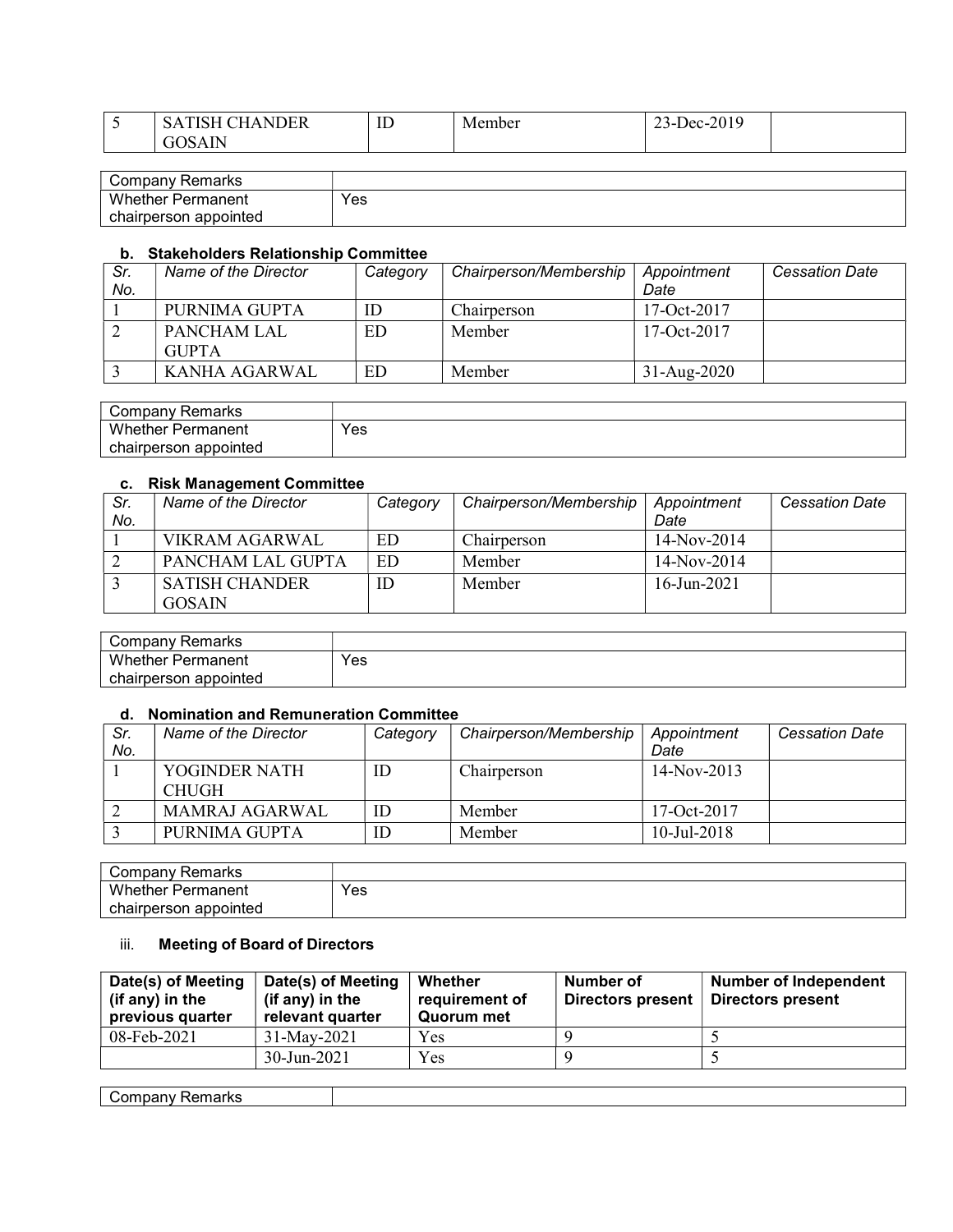| Maximum gap between any       | 111 |
|-------------------------------|-----|
| two consecutive (in number of |     |
| davs'                         |     |

# iv. Meeting of Committees

| Name of the<br><b>Committee</b> | Date(s) of<br>meeting during<br>of the committee<br>in the previous<br>quarter | Date(s) of<br>meeting of the<br>committee in the<br>relevant quarter | <b>Whether</b><br>requirement<br>of Quorum<br>met (Yes/No) | Number of<br><b>Directors</b><br>present | Number of<br>independent<br>directors<br>present |
|---------------------------------|--------------------------------------------------------------------------------|----------------------------------------------------------------------|------------------------------------------------------------|------------------------------------------|--------------------------------------------------|
| <b>Audit Committee</b>          | 08-Feb-2021                                                                    |                                                                      | Yes                                                        | 5                                        | $\overline{4}$                                   |
| <b>Audit Committee</b>          |                                                                                | 31-May-2021                                                          | Yes                                                        | 5                                        | 4                                                |
| Nomination &                    | $08$ -Feb-2021                                                                 |                                                                      | Yes                                                        | 3                                        | 3                                                |
| Remuneration                    |                                                                                |                                                                      |                                                            |                                          |                                                  |
| Committee                       |                                                                                |                                                                      |                                                            |                                          |                                                  |
| Nomination &                    |                                                                                | 31-May-2021                                                          | Yes                                                        | 3                                        | 3                                                |
| Remuneration                    |                                                                                |                                                                      |                                                            |                                          |                                                  |
| Committee                       |                                                                                |                                                                      |                                                            |                                          |                                                  |
| <b>Stakeholders</b>             | $12$ -Jan-2021                                                                 |                                                                      | Yes                                                        | 3                                        | $\mathbf{1}$                                     |
| Relationship                    |                                                                                |                                                                      |                                                            |                                          |                                                  |
| Committee                       |                                                                                |                                                                      |                                                            |                                          |                                                  |
| <b>Stakeholders</b>             |                                                                                | $10$ -Apr-2021                                                       | Yes                                                        | 3                                        |                                                  |
| Relationship                    |                                                                                |                                                                      |                                                            |                                          |                                                  |
| Committee                       |                                                                                |                                                                      |                                                            |                                          |                                                  |

| Company Remarks               |     |
|-------------------------------|-----|
| Maximum gap between any       | 111 |
| two consecutive (in number of |     |
| days) [Only for Audit         |     |
| Committeel                    |     |

# v. Related Party Transactions

| <b>Subject</b>                                                                                            | <b>Compliance status</b><br>(Yes/No/NA) | <b>Remark</b> |
|-----------------------------------------------------------------------------------------------------------|-----------------------------------------|---------------|
| Whether prior approval of audit committee obtained                                                        | Yes                                     |               |
| Whether shareholder approval obtained for material RPT                                                    | Not Applicable                          |               |
| Whether details of RPT entered into pursuant to omnibus<br>approval have been reviewed by Audit Committee | Yes                                     |               |

| Disclosure of notes on related  |  |
|---------------------------------|--|
| party transactions and          |  |
| Disclosure of notes of material |  |
| related party transactions      |  |

### VI. Affirmations